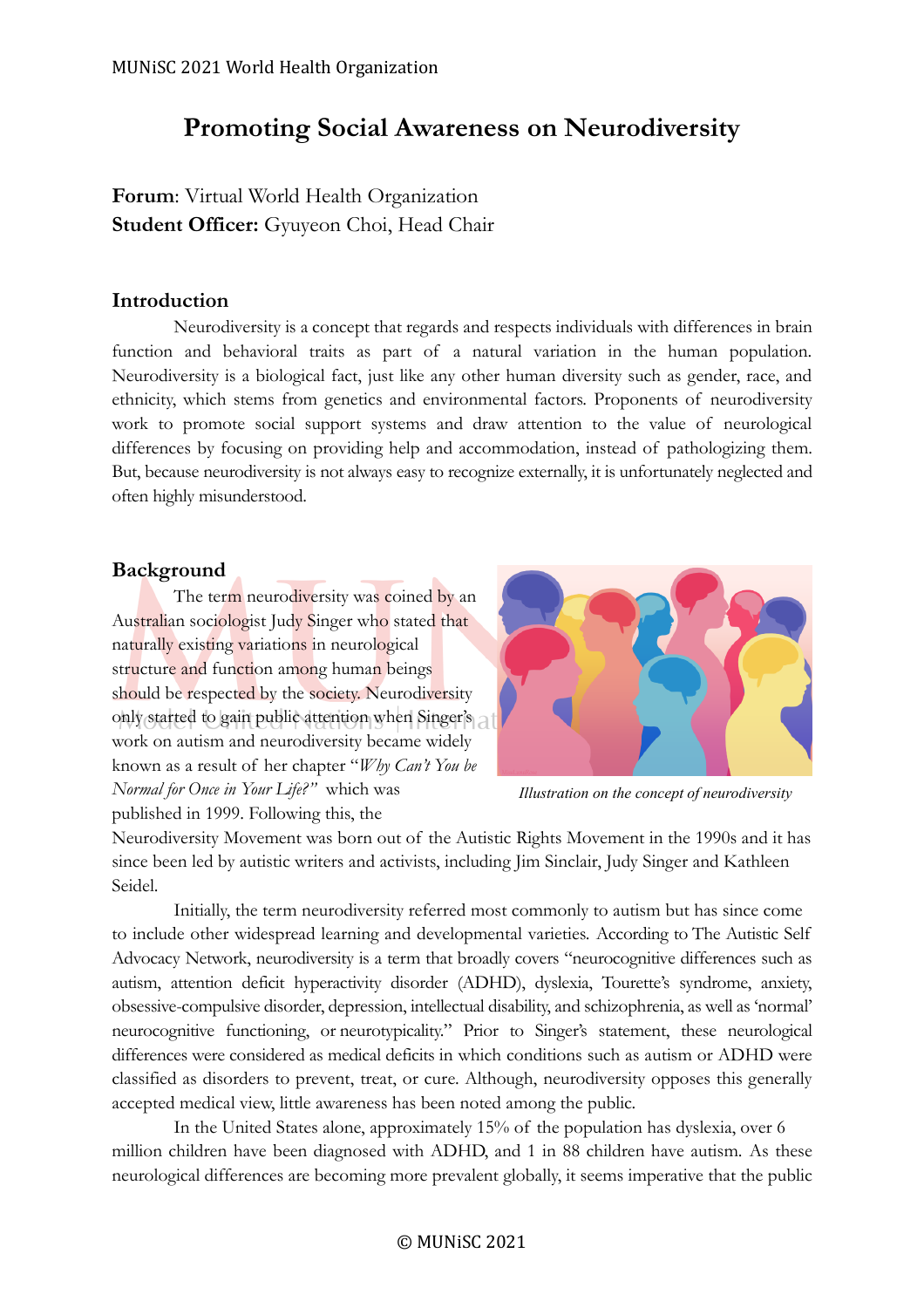needs to be more well-informed in order to prepare a more inclusive community for all.

#### **Problems Raised**

Proponents of the Neurodiversity Movement believe that the disabilities accompanying neurodiversity, most notably autism, are results of restrictions imposed by the society, not from the neurological difference itself. The social model of disability aims to eradicate discrimination and oppression against people with disability through accommodation and education. They believe that the solution lies in not fixing the person, but in changing our society to better adapt and include the neurodivergent. However, some of those who suffer directly from autism and their families disagree with this view as autism is a much more complex problem to them, which cannot be reduced to a simple redemptive ideology.

Supporters of Neurodiversity Movement also deny the existence of severe autism. They believe that everyone is just as autistic than all others. In reality, there are significant disparities in the level of function that a person with an autism spectrum disorder (ASD) can display. For example, many individuals with level 1 or high-functioning autism, with a few debilitating conditions, and with minimal need of support, may not consider themselves to be disabled. High-functioning autistic people have normal or above-normal verbal skills and intelligence, with only issues occurring in the social context. But on the other end of the spectrum, individuals with level 3 or low-functioning autism suffer most severely in everyday life. Most lowfunctioning autistic people cannot talk or have great difficulty in using words to communicate, accompanied by other behavioral or mental abnormalities such as self-mutilation and distancing from others. Therefore, some argue that the challenges faced by more severe cases fit better to a medical model. There seems to be a huge controversy among the supporters of Autism Rights Movement within the Neurodiversity Movement which needs to come to an agreement before a wider message to the public can be delivered.

# **Possible Solutions**

#### *Encouraging Neurodiversity at Workplace*

Hiring employees with neurological differences will not only raise social awareness on neurodiversity but it will also play to the company's advantage. Outstanding talents and skills possessed by the neurodivergent workers can thrive when neurodivergent employees are accommodated to perform at



*Microsoft Corporation, world's leading technology company that promotes neurodiversity at work*

their optimal capacity. According to Rethink Benefits, neurodivergent employees can be up to 140% more productive and 40% faster at problem-solving than their neurotypical peers. Despite the apparent capabilities displayed by the statistics, people with neurological differences suffer from high rates of underemployment or unemployment to this day.

The value of neurodiversity within working environments has not been appreciated until recently. However, in light of the finding, more companies and businesses – both large and small – are beginning to employ workers with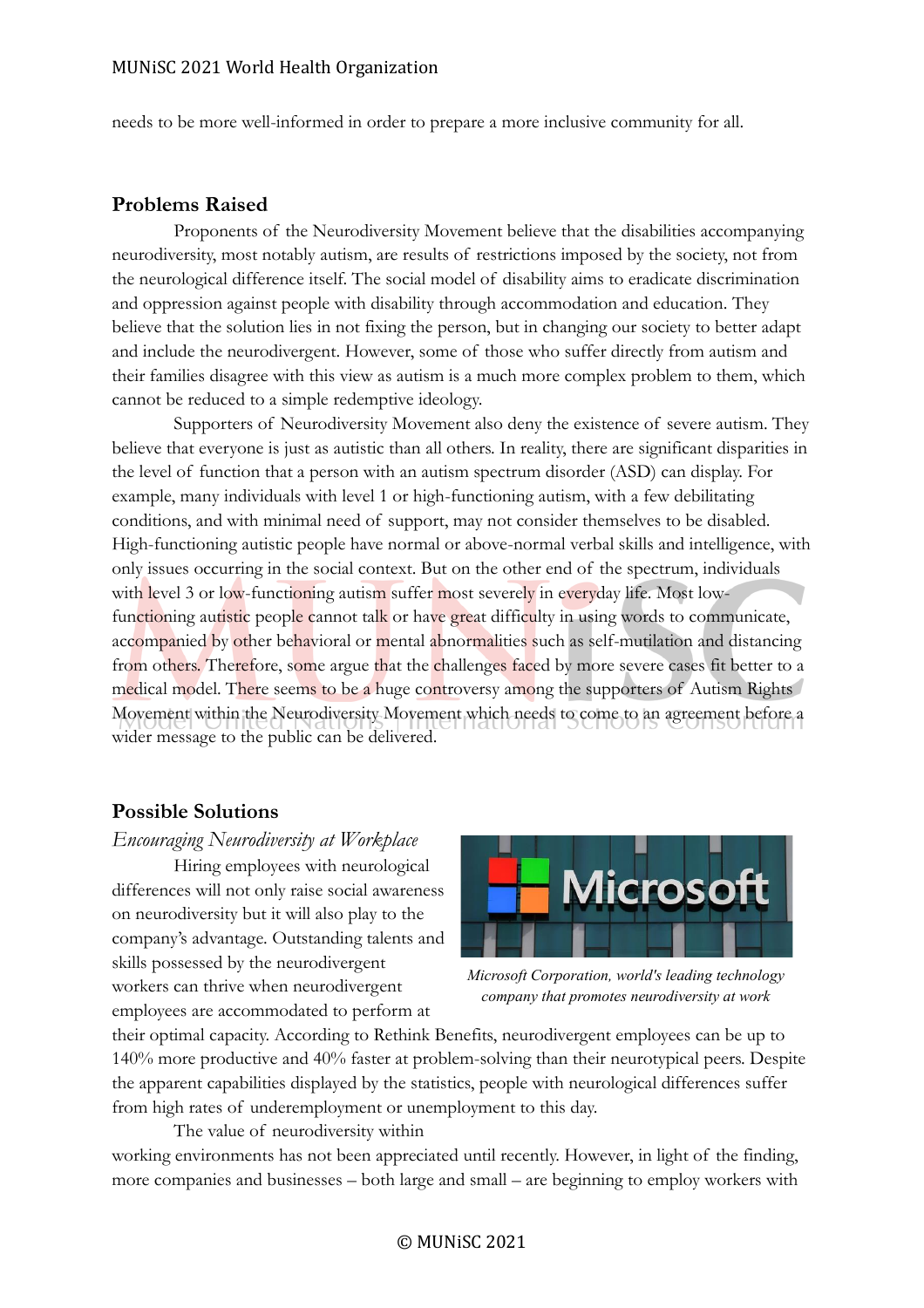### MUNiSC 2021 World Health Organization

varying neurological differences. For example, Microsoft launched an Autism Hiring Program in 2015, designed to "attract talent and build an inclusive approach to support individuals on the autism spectrum." The program has been largely successful and therefore Microsoft plan to increase the ratio of their autistic employees in the coming years.

As more neurodivergent workers are employed and they prove to show that they provide value to their companies, it will be a good way of raising awareness and showing the public that neurodivergent workers are no less capable than their neurotypical peers. The public or neurotypical people will be more informed that the differences in neurological function is in fact not a disorder but a unique characteristic of human. If more neurodivergent people can settle into and become a part of various working environments, a more inclusive and diverse society can be achieved.

# *Utilizing Social Media*

Social media is a powerful tool and it has become increasingly popular over the past decade with a total of 3.81 billion users worldwide in 2020. It has changed how people communicate and has created opportunities to reach out to a much wider audience online. Consequently, it can often achieve outstanding outcomes to bring positive influence around the global society. In 2014, the ALS Ice Bucket Challenge was launched with the goal of raising money for funding research on amyotrophic lateral

sclerosis, also known as ALS. The challenge involved sharing a video where participants pour a bucket of ice on their heads and then nominate others



Breakdown of how the funds raised for ALS Ice Bucket Challenge will be spent

the disease and have raised an incredible amount of funds for further research. If social media can be utilized in the same way as it did for #ALSIceBucketChallenge, there will be increased interest and awareness towards neurodiversity.

to do the same. The nominees had 24 hours to comply or give up by making financial donations to the cause. Along with #ALSIceBucketChallenge, the challenge rapidly proliferated throughout various social media platforms and gained massive attention from the public and mass media. With more than 2.4 million participants, they were able to raise an

estimated total of \$115 million. The success of this campaign led to greater awareness of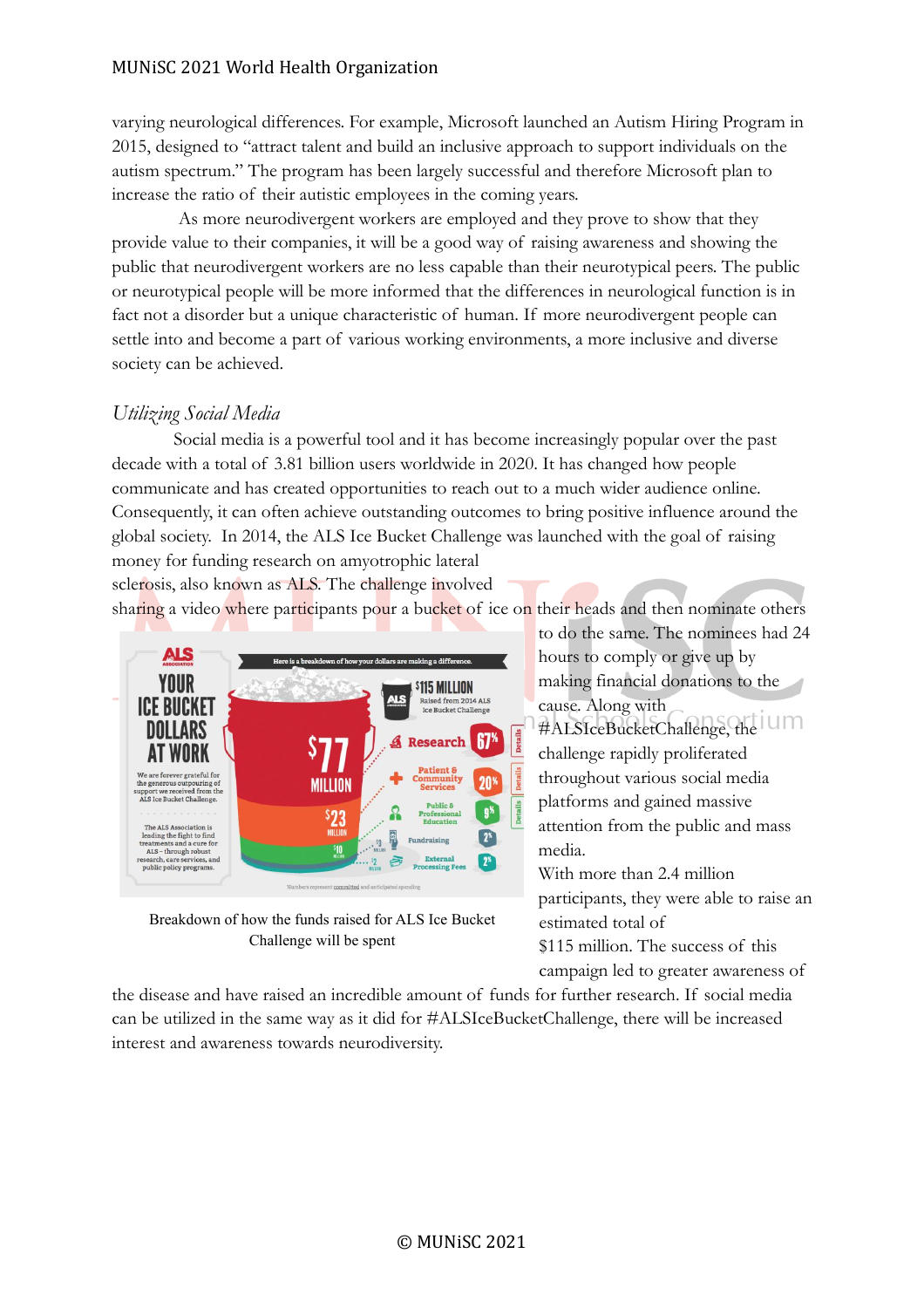# **Key Players**

## *Neurodiversity Foundation*

Based in Netherlands, the Neurodiversity Foundation aims to "create a society that works for all individuals regardless of their brain types". They arrange projects, campaigns, researches, and community events to enhance social equality, connections and cooperation between neurodivergent and neurotypical individuals, thereby striding towards a more inclusive, neurodiverse society. The



Neurodiversity Foundation has its own online program, Neurodiversity Education Academy. It includes workshops for teachers on creating a neurodiverse friendly classroom, training on how to encourage the development of growth mindset in children to be more embracing differences in others, as well as lectures and talks.

The foundation-led annual event, Neurodiversity Pride Day, takes place annually each with a different theme. This year, Neurodiversity Pride Day will be taking place on the 18 June 2021 with the theme 'Celebrate who you are, in your own way'. The aim is to show appreciation, support acceptance and inclusion in a society where everyone is distinctively unique. The Neurodiversity Foundation is a great example of a partner that governments could work with in order to carry out events on a larger scale to promote the awareness towards a greater audience.

# *Uptimize*

Uptimize aims to pioneer neurodiversity in the workplace through online platforms. Uptimize supports online training program both for neurodivergent applicants, and for employers looking to incorporate neurodiversity to build more inclusive, innovative and effective teams at work. Its training tools are developed through collaboration with global neurodiversity experts,

focus groups, and leading employers in the area of neurodiversity at work. Major companies, including Google, Microsoft, and JPMorgan Chase, have worked with Uptimize to embrace neurodiversity at work and become neurodiversity smart.



# **Glossary**

*Attention Deficit Hyperactivity Disorder (ADHD)*: includes a combination of persistent problems, such as difficulty sustaining attention, hyperactivity and impulsive behavior.

*Autism*: a developmental disorder of variable severity that is characterized by difficulty in social interaction and communication and by restricted or repetitive patterns of thought and behavior.

*Neurodivergent:* having a brain that functions in ways that diverge significantly from the dominant societal standards of "normal."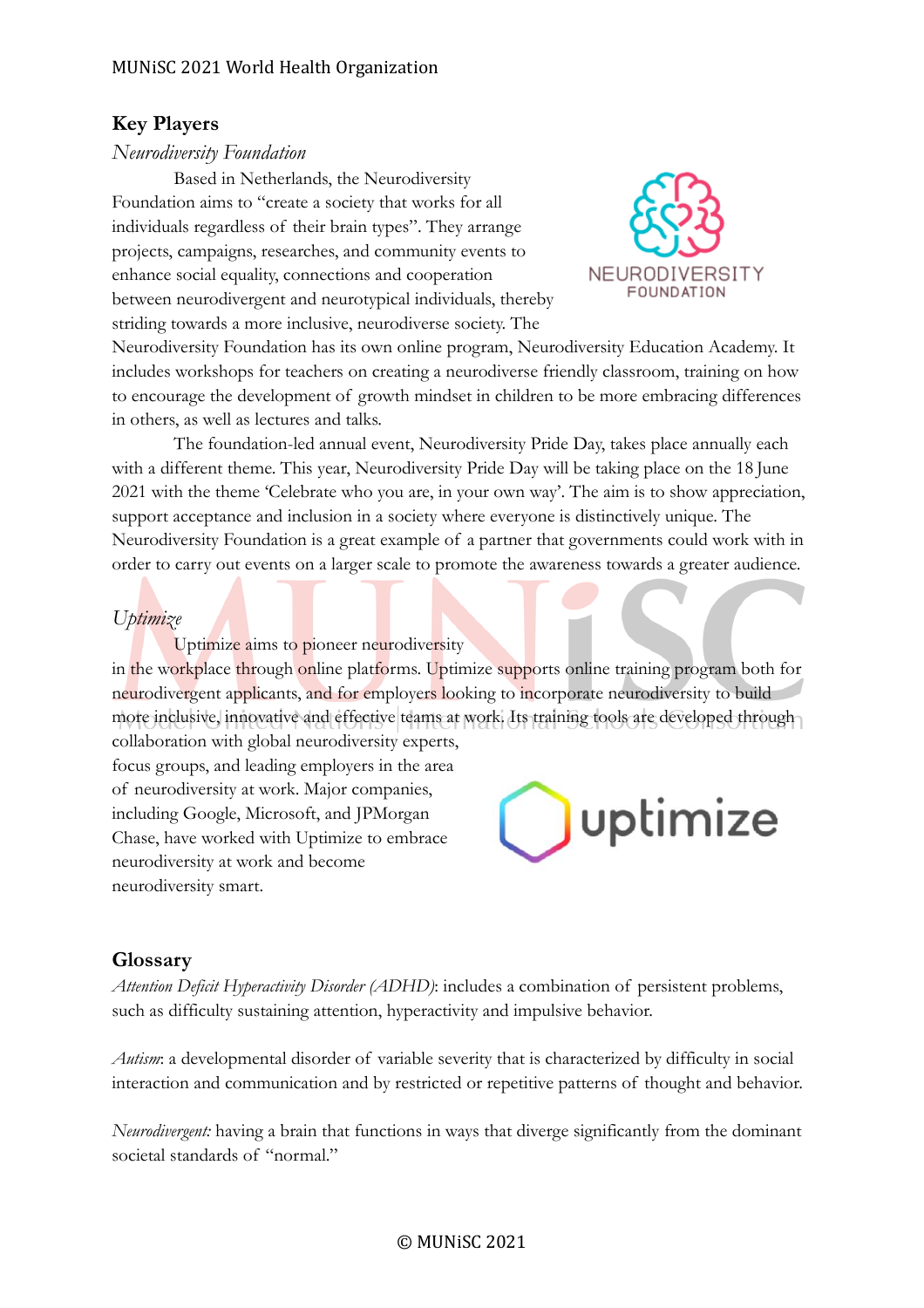## MUNiSC 2021 World Health Organization

*Neurodiversity:* the diversity of human minds, the infinite variation in neurocognitive functioning within our species.

*Neurodiversity Movement:* a social justice movement that seeks civil rights, equality, respect, and full societal inclusion for the neurodivergent.

*Neurotypical:* having a style of neurocognitive functioning that falls within the dominant societal standards of "normal." Opposite of *Neurodivergent*.

# Model United Nations | International Schools Consortium